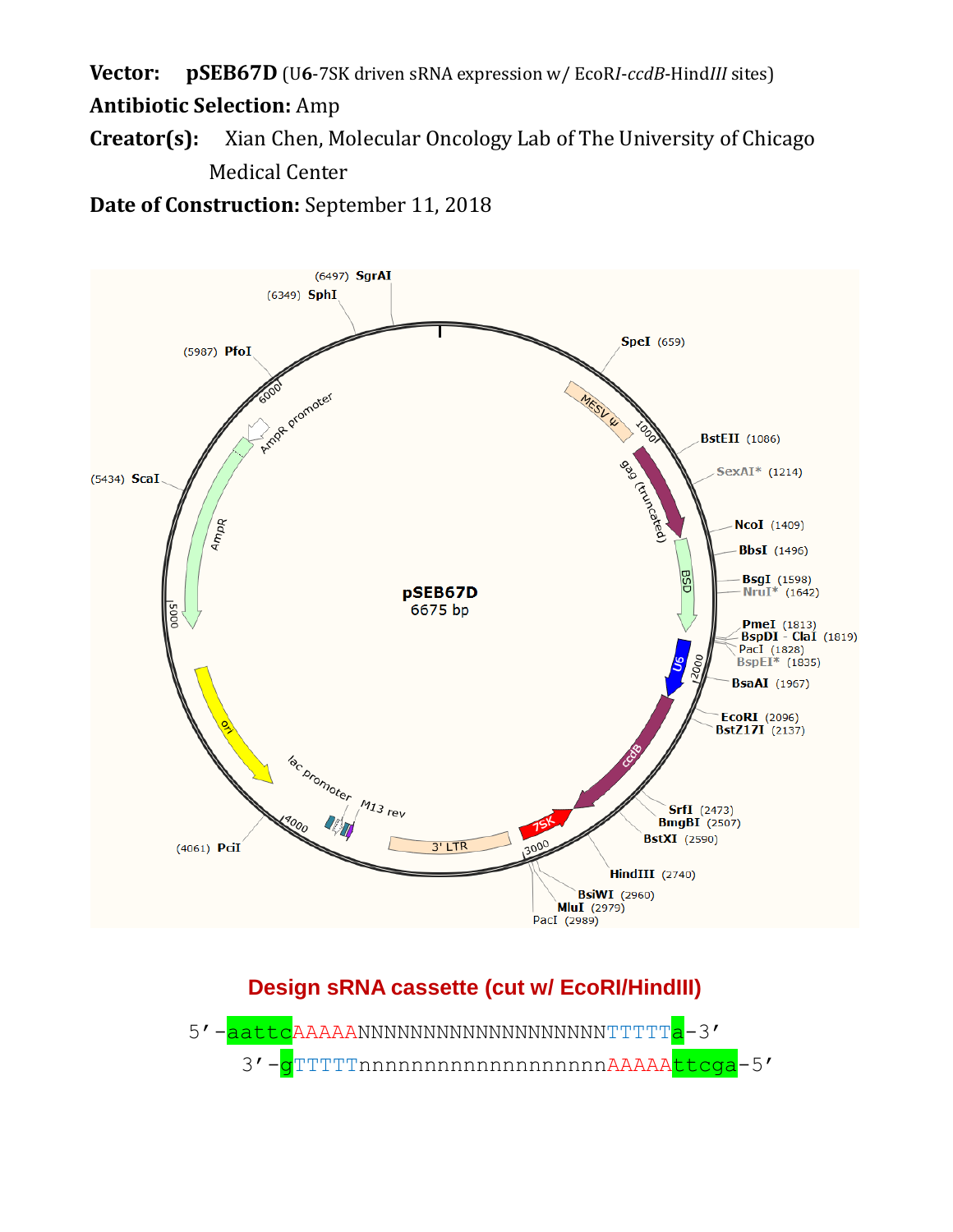## **pSEB67D Vector Sequence**

TGAAAGACCCCACCTGTAGGTTTGGCAAGCTAGCTTAAGTAACGCCATTTTGCAAGGCATGGAAAATACATAACTGAGAATAGAGAAGTTA GATCAAGGTTAGGAACAGAGAGACAGCAGAATATGGGCCAAACAGGATATCTGTGGTAAGCAGTTCCTCCCCGGCTCAGGGCCAAGAACAG ATGGTCCCCAGATGCGGTCCCGCCCTCAGCAGTTTCTAGAGAACCATCAGATGTTTCCAGGGTGCCCCAAGGACCTGAAATGACCCTGTGC CTTATTTGAACTAACCAATCAGTTCGCTTCTCGCTTCTGTTCGCGCGCTTCTGCTCCCCGAGCTCAATAAAAGAGCCCACAACCCCTCACT CGGCGCGCCAGTCCTCCGATAGACTGCGTCGCCCGGGTACCCGTATTCCCAATAAAGCCTCTTGCTGTTTGCATCCGAATCGTGGACTCGC TGATCCTTGGGAGGGTCTCCTCAGATTGATTGACTGCCCACCTCGGGGGTCTTTCATTTGGAGGTTCCACCGAGATTTGGAGACCCCTGCC CAGGGACCACCGACCCCCCCGCCGGGAGGTAAGCTGGCCAGCGGTCGTTTCGTGTCTGTCTCTGTCTTTGTGCGTGTTTGTGCCGGCATCT AATGTTTGCGCCTGCGTCTGTACTAGTTAGCTAACTAGCTCTGTATCTGGCGGACCCGTGGTGGAACTGACGAGTTCTGAACACCCGGCCG CAACCCTGGGAGACGTCCCAGGGACTTTGGGGGCCGTTTTTGTGGCCCGACCTGAGGAAGGGAGTCGATGTGGAATCCGACCCCGTCAGGA TATGTGGTTCTGGTAGGAGACGAGAACCTAAAACAGTTCCCGCCTCCGTCTGAATTTTTGCTTTCGGTTTGGAACCGAAGCCGCGCGTCTT GTCTGCTGCAGCGCTGCAGCATCGTTCTGTGTTGTCTCTGTCTGACTGTGTTTCTGTATTTGTCTGAAAATTAGGGCCAGACTGTTACCAC TCCCTTAAGTTTGACCTTAGGTCACTGGAAAGATGTCGAGCGGATCGCTCACAACCAGTCGGTAGATGTCAAGAAGAGACGTTGGGTTACC TTCTGCTCTGCAGAATGGCCAACCTTTAACGTCGGATGGCCGCGAGACGGCACCTTTAACCGAGACCTCATCACCCAGGTTAAGATCAAGG TCTTTTCACCTGGCCCGCATGGACACCCAGACCAGGTCCCCTACATCGTGACCTGGGAAGCCTTGGCTTTTGACCCCCCTCCCTGGGTCAA GCCCTTTGTACACCCTAAGCCTCCGCCTCCTCTTCCTCCATCCGCCCCGTCTCTCCCCCTTGAACCTCCTCGTTCGACCCCGCCTCGATCC TCCCTTTATCCAGCCCTCACTCCTTCTCTAGGCGCCGGAATTACCATGGCCAAGCCTTTGTCTCAAGAAGAATCCACCCTCATTGAAAGAG CAACGGCTACAATCAACAGCATCCCCATCTCTGAAGACTACAGCGTCGCCAGCGCAGCTCTCTCTAGCGACGGCCGCATCTTCACTGGTGT CAATGTATATCATTTTACTGGGGGACCTTGTGCAGAACTCGTGGTGCTGGGCACTGCTGCTGCTGCGGCAGCTGGCAACCTGACTTGTATC GTCGCGATCGGAAATGAGAACAGGGGCATCTTGAGCCCCTGCGGACGGTGCCGACAGGTGCTTCTCGATCTGCATCCTGGGATCAAAGCCA TAGTGAAGGACAGTGATGGACAGCCGACGGCAGTTGGGATTCGTGAATTGCTGCCCTCTGGTTATGTGTGGGAGGGCtaagtttaaacatc gatttaattaaagatccGgatctaggtcgggcaggaagagggcctatttcccatgattccttcatatttgcatatacgatacaaggctgtt agagagataattagaattaatttgactgtaaacacaaagatattagtacaaaatacgtgagtagaaagtaataatttcttgggtagtttgc agttttaaaattatgttttaaaatggactatcatatgcttaccgtaacttgaaagtatttcgatttcttggctttatatatcttgtggaaa gg**GAATTC**TGATTTTTGCGGTATAAGAATATATACTGATATGTATACCCGAAGTATGTCAAAAAGAGGTATGCTATGAAGCAGCGTATTAC AGTGACAGTTGACAGCGACAGCTATCAGTTGCTCAAGGCATATATGATGTCAATATCTCCGGTCTGGTAAGCACAACCATGCAGAATGAAG CCCGTCGTCTGCGTGCCGAACGCTGGAAAGCGGAAAATCAGGAAGGGATGGCTGAGGTCGCCCGGTTTATTGAAATGAACGGCTCTTTTGC TGACGAGAACAGGGGCTGGTGAAATGCAGTTTAAGGTTTACACCTATAAAAGAGAGAGCCGTTATCGTCTGTTTGTGGATGTACAGAGTGA TATTATTGACACGCCCGGGCGACGGATGGTGATCCCCCTGGCCAGTGCACGTCTGCTGTCAGATAAAGTCTCCCGTGAACTTTACCCGGTG GTGCATATCGGGGATGAAAGCTGGCGCATGATGACCACCGATATGGCCAGTGTGCCGGTCTCCGTTATCGGGGAAGAAGTGGCTGATCTCA GCCACCGCGAAAATGACATCAAAAACGCCATTAACCTGATGTTCTGGGGAATATAAATGTCAGGCTCCCTTATACACAGCCAGTCTGCAGC TCGCTCTTC**AAGCTT**GCGGCGCACAAGCTATATAAACCTGAAGGAAATCTCAACTTTACACTTAGGTCAAGTTGCTTATCGTACTAGAGCT TCAGCAGGAAATTTAACTAAAATCTAATTTAACCAGCATAGCAAATATCATTTATTCCCAAAATGCTAAAGTTTGAGATAAACGGACTTGA TTTCCGGCTGTTTTGACACTATCCAGAATGCCTTGCAGATGGGTGGGGCATGCTAAATACTGCAGTacgcgtttaattaaCGATAAAATAA AAGATTTTATTTAGTCTCCAGAAAAAGGGGGGAATGAAAGACCCCACCTGTAGGTTTGGCAAGCTAGCTTAAGTAACGCCATTTTGCAAGG CATGGAAAATACATAACTGAGAATAGAGAAGTTCAGATCAAGGTTAGGAACAGAGAGACAGCAGAATATGGGCCAAACAGGATATCTGTGG TAAGCAGTTCCTGCCCCGGCTCAGGGCCAAGAACAGATGGTCCCCAGATGCGGTCCCGCCCTCAGCAGTTTCTAGAGAACCATCAGATGTT TCCAGGGTGCCCCAAGGACCTGAAATGACCCTGTGCCTTATTTGAACTAACCAATCAGTTCGCTTCTCGCTTCTGTTCGCGCGCTTCTGCT CCCCGAGCTCAATAAAAGAGCCCACAACCCCTCACTCGGCGCGCCAGTCCTCCGATAGACTGCGTCGCCCGGGTACCCGTGTATCCAATAA ACCCTCTTGCAGTTGCATCCGACTTGTGGTCTCGCTGTTCCTTGGGAGGGTCTCCTCTGAGTGATTGACTACCCGTCAGCGGGGGTCTTTC ATGGGTAACAGTTTCTTGAAGTTGGAGAACAACATTCTGAGGGTAGGAGTCGAATATTAAGTAATCCTGACTCAATTAGCCACTGTTTTGA ATCCACATACTCCAATACTCCTGAAATAGTTCATTATGGACAGCGCAGAAGAGCTGGGGAGAATTAATTCGTAATCATGGTCATAGCTGTT TCCTGTGTGAAATTGTTATCCGCTCACAATTCCACACAACATACGAGCCGGAAGCATAAAGTGTAAAGCCTGGGGTGCCTAATGAGTGAGC TAACTCACATTAATTGCGTTGCGCTCACTGCCCGCTTTCCAGTCGGGAAACCTGTCGTGCCAGCTGCATTAATGAATCGGCCAACGCGCGG GGAGAGGCGGTTTGCGTATTGGGCGCTCTTCCGCTTCCTCGCTCACTGACTCGCTGCGCTCGGTCGTTCGGCTGCGGCGAGCGGTATCAGC TCACTCAAAGGCGGTAATACGGTTATCCACAGAATCAGGGGATAACGCAGGAAAGAACATGTGAGCAAAAGGCCAGCAAAAGGCCAGGAAC CGTAAAAAGGCCGCGTTGCTGGCGTTTTTCCATAGGCTCCGCCCCCCTGACGAGCATCACAAAAATCGACGCTCAAGTCAGAGGTGGCGAA ACCCGACAGGACTATAAAGATACCAGGCGTTTCCCCCTGGAAGCTCCCTCGTGCGCTCTCCTGTTCCGACCCTGCCGCTTACCGGATACCT GTCCGCCTTTCTCCCTTCGGGAAGCGTGGCGCTTTCTCATAGCTCACGCTGTAGGTATCTCAGTTCGGTGTAGGTCGTTCGCTCCAAGCTG GGCTGTGTGCACGAACCCCCCGTTCAGCCCGACCGCTGCGCCTTATCCGGTAACTATCGTCTTGAGTCCAACCCGGTAAGACACGACTTAT CGCCACTGGCAGCAGCCACTGGTAACAGGATTAGCAGAGCGAGGTATGTAGGCGGTGCTACAGAGTTCTTGAAGTGGTGGCCTAACTACGG CTACACTAGAAGGACAGTATTTGGTATCTGCGCTCTGCTGAAGCCAGTTACCTTCGGAAAAAGAGTTGGTAGCTCTTGATCCGGCAAACAA ACCACCGCTGGTAGCGGTGGTTTTTTTGTTTGCAAGCAGCAGATTACGCGCAGAAAAAAAGGATCTCAAGAAGATCCTTTGATCTTTTCTA CGGGGTCTGACGCTCAGTGGAACGAAAACTCACGTTAAGGGATTTTGGTCATGAGATTATCAAAAAGGATCTTCACCTAGATCCTTTTAAA TTAAAAATGAAGTTTTAAATCAATCTAAAGTATATATGAGTAAACTTGGTCTGACAGTTACCAATGCTTAATCAGTGAGGCACCTATCTCA GCGATCTGTCTATTTCGTTCATCCATAGTTGCCTGACTCCCCGTCGTGTAGATAACTACGATACGGGAGGGCTTACCATCTGGCCCCAGTG CTGCAATGATACCGCGAGACCCACGCTCACCGGCTCCAGATTTATCAGCAATAAACCAGCCAGCCGGAAGGGCCGAGCGCAGAAGTGGTCC TGCAACTTTATCCGCCTCCATCCAGTCTATTAATTGTTGCCGGGAAGCTAGAGTAAGTAGTTCGCCAGTTAATAGTTTGCGCAACGTTGTT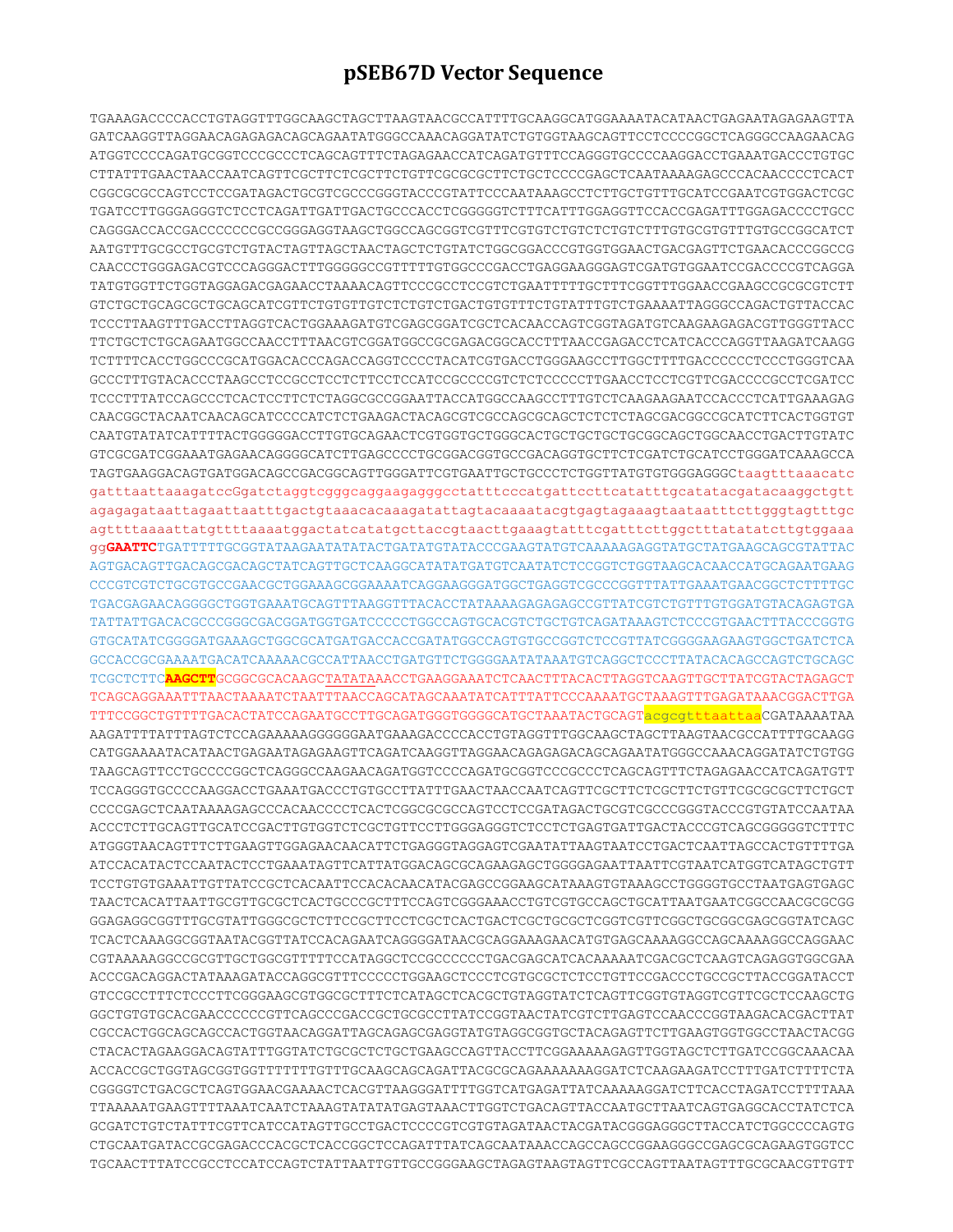GCCATTGCTACAGGCATCGTGGTGTCACGCTCGTCGTTTGGTATGGCTTCATTCAGCTCCGGTTCCCAACGATCAAGGCGAGTTACATGAT CCCCCATGTTGTGCAAAAAAGCGGTTAGCTCCTTCGGTCCTCCGATCGTTGTCAGAAGTAAGTTGGCCGCAGTGTTATCACTCATGGTTAT GGCAGCACTGCATAATTCTCTTACTGTCATGCCATCCGTAAGATGCTTTTCTGTGACTGGTGAGTACTCAACCAAGTCATTCTGAGAATAG TGTATGCGGCGACCGAGTTGCTCTTGCCCGGCGTCAATACGGGATAATACCGCGCCACATAGCAGAACTTTAAAAGTGCTCATCATTGGAA AACGTTCTTCGGGGCGAAAACTCTCAAGGATCTTACCGCTGTTGAGATCCAGTTCGATGTAACCCACTCGTGCACCCAACTGATCTTCAGC ATCTTTTACTTTCACCAGCGTTTCTGGGTGAGCAAAAACAGGAAGGCAAAATGCCGCAAAAAAGGGAATAAGGGCGACACGGAAATGTTGA ATACTCATACTCTTCCTTTTTCAATATTATTGAAGCATTTATCAGGGTTATTGTCTCATGAGCGGATACATATTTGAATGTATTTAGAAAA ATAAACAAATAGGGGTTCCGCGCACATTTCCCCGAAAAGTGCCACCTGACGTCTAAGAAACCATTATTATCATGACATTAACCTATAAAAA TAGGCGTATCACGAGGCCCTTTCGTCTCGCGCGTTTCGGTGATGACGGTGAAAACCTCTGACACATGCAGCTCCCGGAGACGGTCACAGCT TGTCTGTAAGCGGATGCCGGGAGCAGACAAGCCCGTCAGGGCGCGTCAGCGGGTGTTGGCGGGTGTCGGGGCTGGCTTAACTATGCGGCAT CAGAGCAGATTGTACTGAGAGTGCACCATATGCGGTGTGAAATACCGCACAGATGCGTAAGGAGAAAATACCGCATCAGGCGCCATTCGCC ATTCAGGCTGCGCAACTGTTGGGAAGGGCGATCGGTGCGGGCCTCTTCGCTATTACGCCAGCTGGCGAAAGGGGGATGTGCTGCAAGGCGA TTAAGTTGGGTAACGCCAGGGTTTTCCCAGTCACGACGTTGTAAAACGACGGCGCAAGGAATGGTGCATGCAAGGAGATGGCGCCCAACAG TCCCCCGGCCACGGGGCCTGCCACCATACCCACGCCGAAACAAGCGCTCATGAGCCCGAAGTGGCGAGCCCGATCTTCCCCATCGGTGATG TCGGCGATATAGGCGCCAGCAACCGCACCTGTGGCGCCGGTGATGCCGGCCACGATGCGTCCGGCGTAGAGGCGATTAGTCCAATTTGTTA AAGACAGGATATCAGTGGTCCAGGCTCTAGTTTTGACTCAACAATATCACCAGCTGAAGCCTATAGAGTACGAGCCATAGATAAAATAAAA GATTTTATTTAGTCTCCAGAAAAAGGGGGGAA

#### **Zero-Cutters**

| #  | <b>Enzyme</b> | Specificity                  |
|----|---------------|------------------------------|
| 1  | Agel          | $A$ $CCGG - T$               |
| 2  | AleI          | CACNN_NNGTG                  |
| 3  | ApaI          | $G \triangle G G C C$ $C$    |
| 4  | AsiSI         | GCG_AT CGC                   |
| 5  | AvrII         | C CTAG_G                     |
| 6  | <b>BamHI</b>  | G GATC.C                     |
| 7  | <b>B</b> clI  | T GATC.A                     |
| 8  | <b>BfuAI</b>  | ACCTGCNNNN NNNN <sub>4</sub> |
| 9  | <b>BglII</b>  | A GATC_T                     |
| 10 | BlpI          | GC TNA_GC                    |
| 11 | BsmI          | <b>GAATG_CN</b>              |
| 12 | <b>BspMI</b>  | ACCTGCNNNN NNNN              |
| 13 | <b>BstBI</b>  | TT CG_AA                     |
| 14 | <b>BtgZI</b>  | GCGATG(N)10 NNNN_            |
| 15 | DraIII        | CAC.NNN GTG                  |
| 16 | <b>Fsel</b>   | GG_CCGG CC                   |
| 17 | Hpal          | GTT_AAC                      |
| 18 | Mfel          | $C$ AATT.G                   |

| 19 | <b>NotI</b>   | GC GGCC_GC                                      |
|----|---------------|-------------------------------------------------|
| 20 | <b>Nsil</b>   | A∡TGCA T                                        |
| 21 | PaeR7I        | $C$ TCGA <sub>-G</sub>                          |
| 22 | PflMI         | <b>CCAN_NNN NTGG</b>                            |
| 23 | PmlI          | CAC_GTG                                         |
| 24 | PshAI         | GACNN_NNGTC                                     |
| 25 | Psil          | TTA <sub>-TAA</sub>                             |
| 26 | <b>PspOMI</b> | G GGCC_C                                        |
| 27 | PspXI         | VC TCGA_GB                                      |
| 28 | RsrII         | $CG$ $GWC$ <sub><math>\triangle CG</math></sub> |
| 29 | SacII         | $CC\_GC$ $GG$                                   |
| 30 | Sall          | $G$ TCGA_C                                      |
| 31 | <b>SbfI</b>   | CC_TGCA GG                                      |
| 32 | SfiI          | <b>GGCCN_NNN NGGCC</b>                          |
| 33 | <b>SnaBI</b>  | TAC_GTA                                         |
| 34 | StuI          | AGG_CCT                                         |
| 35 | Swal          | ATTT.AAAT                                       |
| 36 | <b>XcmI</b>   | CCANNNN <sub>AN</sub> NNNNTGG                   |
| 37 | Xhol          | C TCGA.G                                        |